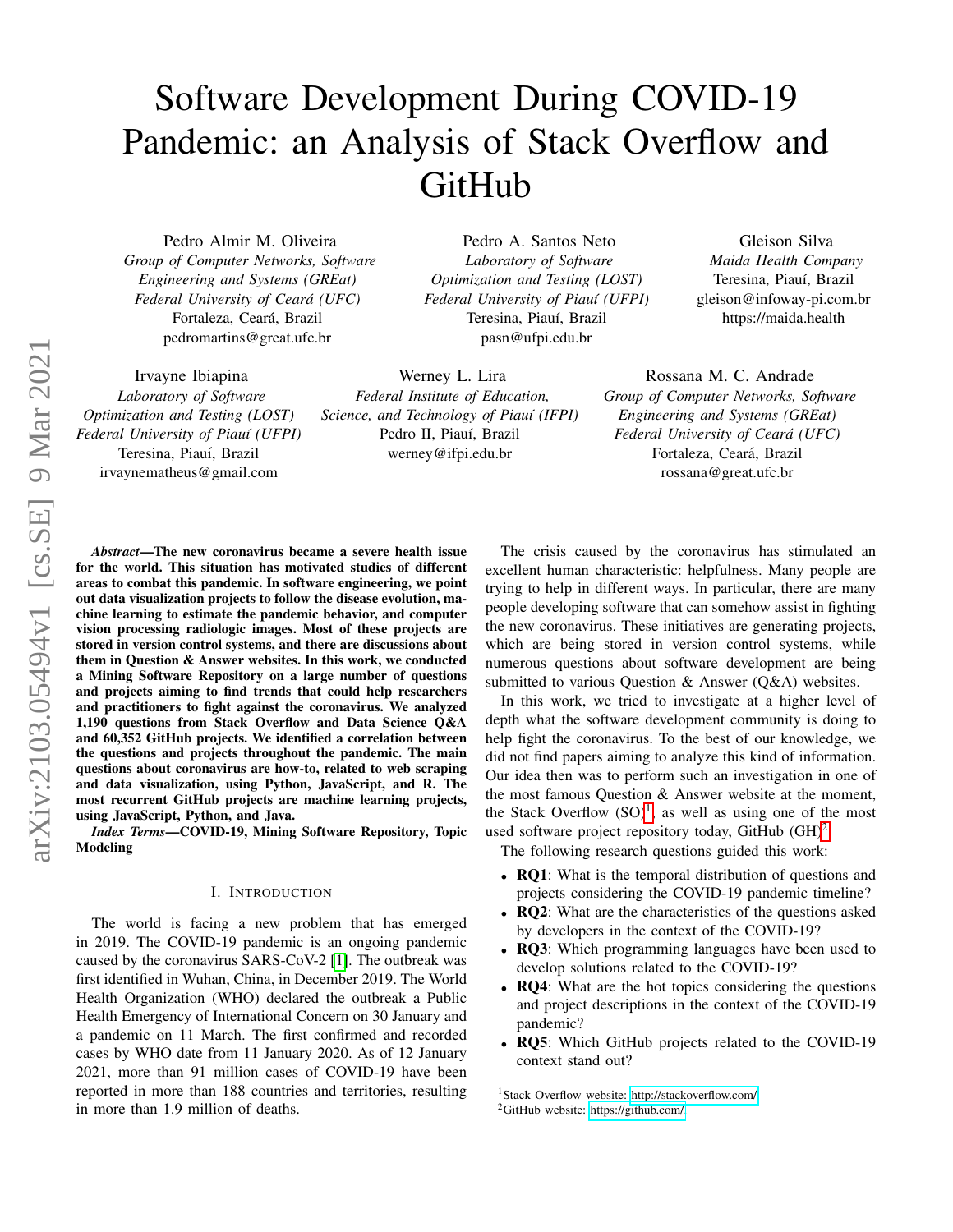We highlight that this paper brings contributions to practitioners and researchers as it describes the main topics related to the development of COVID-19 solutions while providing information on key issues identified, facilitating access, and thus serving as a source of assistance for the development of this kind of solutions. Also, this paper present a broad overview of software community behavior throughout the beginning of COVID-19 pandemic and this knowledge can be used to guide further investigations about how to enhance this behavior or to create actions plans for future similar situations.

# II. METHODOLOGY

This paper reports a Mining Software Repository (MSR) [\[2\]](#page-7-1) to identify trends and opportunities in the software development related to COVID-19. Thus, we have designed our methodology following the guidelines proposed by [\[2\]](#page-7-1) and [\[3\]](#page-7-2).



<span id="page-1-0"></span>Fig. 1. A. Our study design, and B. the MSR process proposed by [\[2\]](#page-7-1).

Figure [1](#page-1-0) presents our workflow, which can be summarized in four stages: data extraction, to obtain raw data from the development artifact repositories; data modeling, related to data preparation and linking of different repositories; synthesis, to execute the topic modeling using machine learning techniques; and, analysis, to perform the interpretation of the results.

#### *A. Data extraction*

To produce meaningful information to answer our research questions, we chose relevant Q&A websites and code repositories as data sources. The Stack Overflow represents the most important forum of discussion regarding technology and software development. We also attempted to include other databases that share the same infrastructure used by SO, but exploring other themes like the Internet of Things Q&A, Software Engineering Q&A, and Data Science Q&A. However, just the Stack Overflow and Data Science Q&A websites presented questions related to COVID-19.

Regarding code repositories, GitHub was selected because it has one of the largest communities of developers and open source projects. Also, GitHub has a simple API to extract data, which turns it relevant to both researchers and practitioners.

To recover the questions and projects, a search string was defined considering the common terms used to characterize the COVID-19 pandemic: *covid-19*, *coronavirus*, *2019-ncov*, *sarscov2*, and *pandemic*. The questions and projects considered in this study were created from December, 2019 to May 5, 2020. Thus, it was recovered 1,729 questions and 60,352 projects.

## *B. Data modeling*

After data extraction, it was performed four pre-processing activities.

First, we carried out a filter to remove questions with a negative score. The Score metric (computed as *up-votes* minus *down-votes*) is important in Q&A because it expresses the relevance and quality of the questions. Thus, questions with a negative score can be considered noise because the community reinforces their low quality. Other works that used Q&A data also recommend a step to remove noise [\[4–](#page-7-3)[6\]](#page-7-4). This activity removed 204 questions (11.80%).

In the second pre-processing activity, we analyzed 1,525 questions to extract the following fields: Platform, Related Solution, and Question Type. Four researchers executed this process in two steps: first, by conducting an agreement analysis in 15% of the set; then, considering the Kappa coefficient [\[7\]](#page-7-5) of 0.636, that is considered a moderate concordance, we divided the remaining data among the researchers.

Regarding the extracted fields, we considered as *Platform*: desktop, web, or mobile. In cases that were not possible to define the platform, we used the label *Not Identified*. In order to set the options for *Related Solution*, we conducted a pilot study to observe the most recurrent solutions discussed in our data. Thus, we used ten possibilities for this field: data visualization, web scraping, data processing, support systems to COVID-19, machine learning, data storage, natural language processing, data mining, recommender system, and others. This last one was used to the undefined *Related Solution*.

The last field is the question type and it was based on the taxonomy proposed by [\[8\]](#page-7-6). This taxonomy is widely adopted in this kind of work. It has ten categories: how-to, to questions that ask for instructions; discrepancy, for questions that present unexpected results; environment, for questions related to development environments; error, to questions that include a specific error message; decision help, for questions that seek opinions about aspects of the development; conceptual, for abstract questions related to the concepts of the area; review, for questions that request the review of code snippets; nonfunctional, for questions about non-functional requirements; novice, for questions clearly asked by novice developers; and, noise, for questions not related to COVID-19.

At the end of the second activity, the number of questions selected for this study was 1,190. We removed questions classified as noise and questions deleted for moderation or voluntarily removed by its author.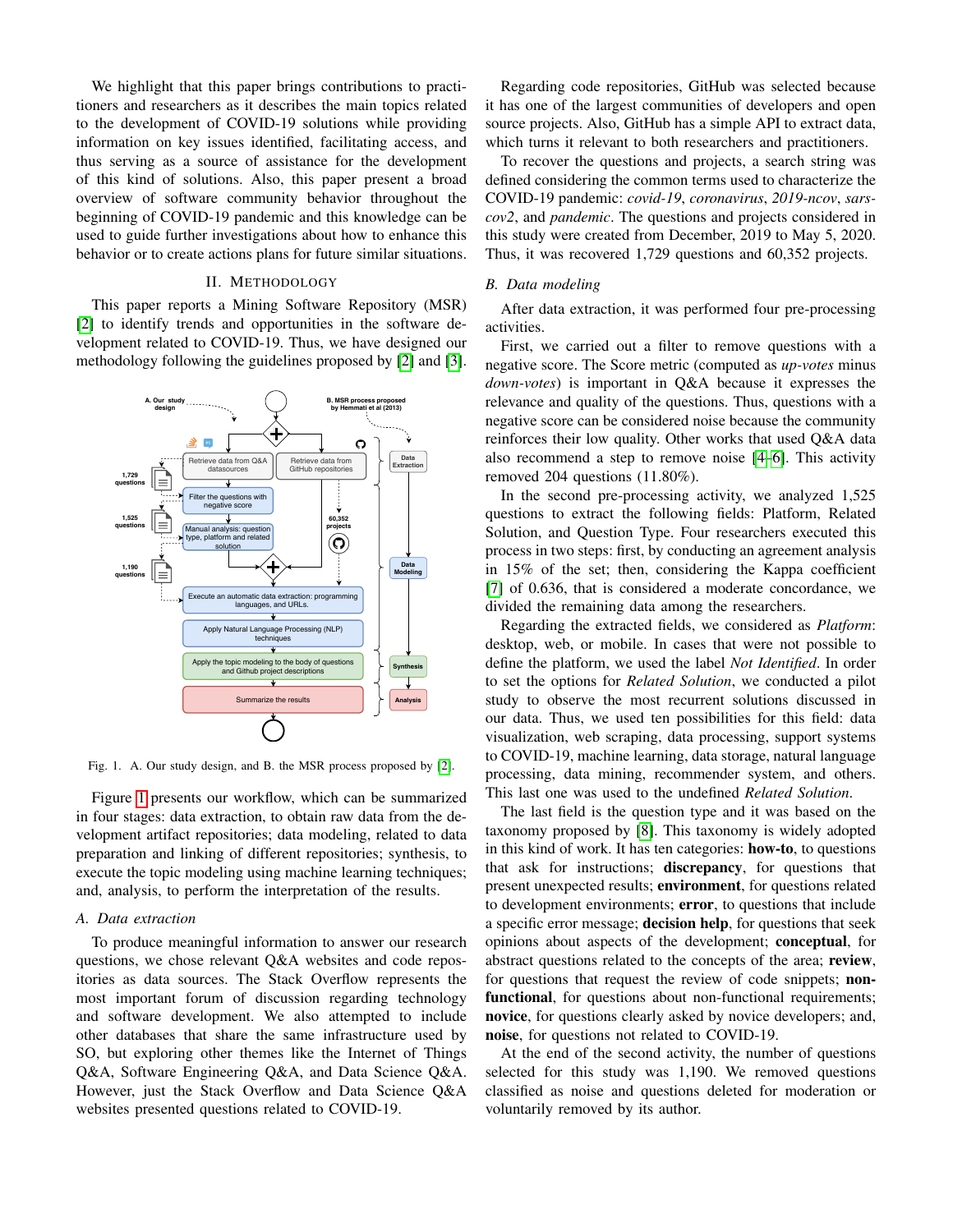The third activity of this stage was executing an automatic data extraction to obtain the programming languages. This identification was carried out using a term dictionary built from the association of technologies with the most used programming languages.

Finally, in the last activity, we used Natural Language Processing (NLP) techniques to reduce noise and improve the results obtained by the Latent Dirichlet Allocation (LDA) algorithm [\[9\]](#page-7-7). These techniques include removing code snippets, non-ASCII characters, punctuation, words with less than three characters, and non-English texts. For stopword removal, we used a set of 1,043 terms adapted from the list proposed by [\[10\]](#page-7-8). We also used WordNetLemmatizer from Python NLTK<sup>[3](#page-2-0)</sup> to remove inflected forms of a word and performed a pruning of words with a frequency less than 5% and more than 80%.

#### *C. Synthesis*

This stage is responsible for the execution of methods or techniques in order to extract patterns that can be used to answer the research questions. In this case, we decided to apply the LDA algorithm in the textual data and then build a set of data visualizations to improve the data analysis.

Regarding LDA, it can identify word sets (topics), semantically coherent, to represent a textual data set and, hence, get insights about it [\[11\]](#page-7-9). Thus, it was used a Python version of this algorithm shared by the Scikit-learn toolkit [\[12\]](#page-7-10). The number of topics was empirically defined by the researchers after meetings to discuss the most suitable one, *i.e.*, the number that provides a holistic overview of the data, minimizing doubts in the interpretation process. The number of topics for the Q&A *corpus* was seven, and it was eleven for the *corpus* composed by descriptions of GitHub projects.

#### *D. Analysis*

The last stage addresses the review and interpretation of the results. All of them were analyzed by five researchers.

To analyze the raw data, visualizations built with Tableau<sup>[4](#page-2-1)</sup> were used. Concerning the LDA models analysis, we decided to use the LDAvis method [\[13\]](#page-7-11). This method provides an interactive view of LDA models to reduce the intrinsic complexity in the interpretation process. To prevent the overlapping of opinions during the topic discussion, each researcher performed the analysis independently. Then, in a meeting with all researchers, the results were consolidated. All topics were preserved. There was no need to join or split any of them.

# III. RESULTS AND DISCUSSION

In this section, we present and discuss the results achieved in this work. Initially, we got 1,729 questions from two data sources: Stack Overflow and Data Science Q&A websites. These questions were filtered to get 1,190 ones related to COVID-19. In parallel, 60,352 GitHub projects also associated with COVID-19 were recovered. This massive amount of data was processed to extract meaningful information to answer the research questions.

# *A. RQ1: What is the temporal distribution of questions and projects considering the COVID-19 pandemic timeline?*

This RQ is related to the temporal distribution of the questions and projects. It aims to understand the evolution of these numbers as the pandemic progressed around the world.

Figure [2](#page-3-0) shows the evolution of the number of questions and projects from the first week of December to the first week of May. It is perceived that the two curves (number of projects and the number of questions) have a similar behavior until the peak, which occurred on March 23rd.

We also realized that some projects started to be created even before the first WHO disease outbreak news on January 5th. Probably, because the new coronavirus was already known in China. Among these 22 projects created before January 5th, 2020, it stands out the *[Perishleaf/data-visualisation-scripts](https://github.com/Perishleaf/data-visualisation-scripts)* repository due to the high number of forks (68) and stars (64). A Microbiology Chinese Ph.D. created this repository to share a collection of scripts for data visualization.

Concerning the questions, the first questions were registered only on January 20th. The peak in the number of questions and projects occurred two weeks after WHO declared the COVID-19 pandemic. Since then, the number of new projects started to reduce, while the questions fluctuated around an average of 140 new registers per week.

The behavior of both curves – plotted in Figure [2](#page-3-0) – shows a significant mobilization for developing technological solutions that could help the fight against the new coronavirus. Besides, despite the number of projects showing a downward trend, it is possible to observe that this topic will still be discussed even after the first pandemic peak.

RQ1 formal answer is that the number of questions and projects grew during the pandemic beginning, reaching its highest point in the week of March 11th. After that, the number of new projects has been decreasing, and the new questions are fluctuating around 140 by week.

# *B. RQ2: What are the characteristics of the questions asked by developers in the context of the COVID-19?*

To answer this question, it was analyzed three dimensions: the question type [\[8\]](#page-7-6), the platform used by the developer (desktop, Web or mobile), and the related solution discussed in the question (data visualization, web scraping, data processing, a support system to COVID-19, machine learning, data storage, natural language processing, data mining, recommender system, and others). It is also important to emphasize that most questions selected in this study come from the Stack Overflow website (1,176), but there are 14 questions from the Data Science Q&A website.

Figure [3.](#page-3-1)A presents the types of questions. Most questions were classified as the how-to type. This higher number is related to objective and direct questions about how to execute a specific task. For example, *[How do I test a difference between](http://datascience.stackexchange.com/questions/69709) [two proportions representing fatality rate for COVID 19 in](http://datascience.stackexchange.com/questions/69709) [Philippines and World \(except Philippines\)?](http://datascience.stackexchange.com/questions/69709)*.

<span id="page-2-0"></span><sup>3</sup>Python NLTK website: [https://www.nltk.org.](https://www.nltk.org)

<span id="page-2-1"></span><sup>4</sup>Tableau website: [https://www.tableau.com.](https://www.tableau.com)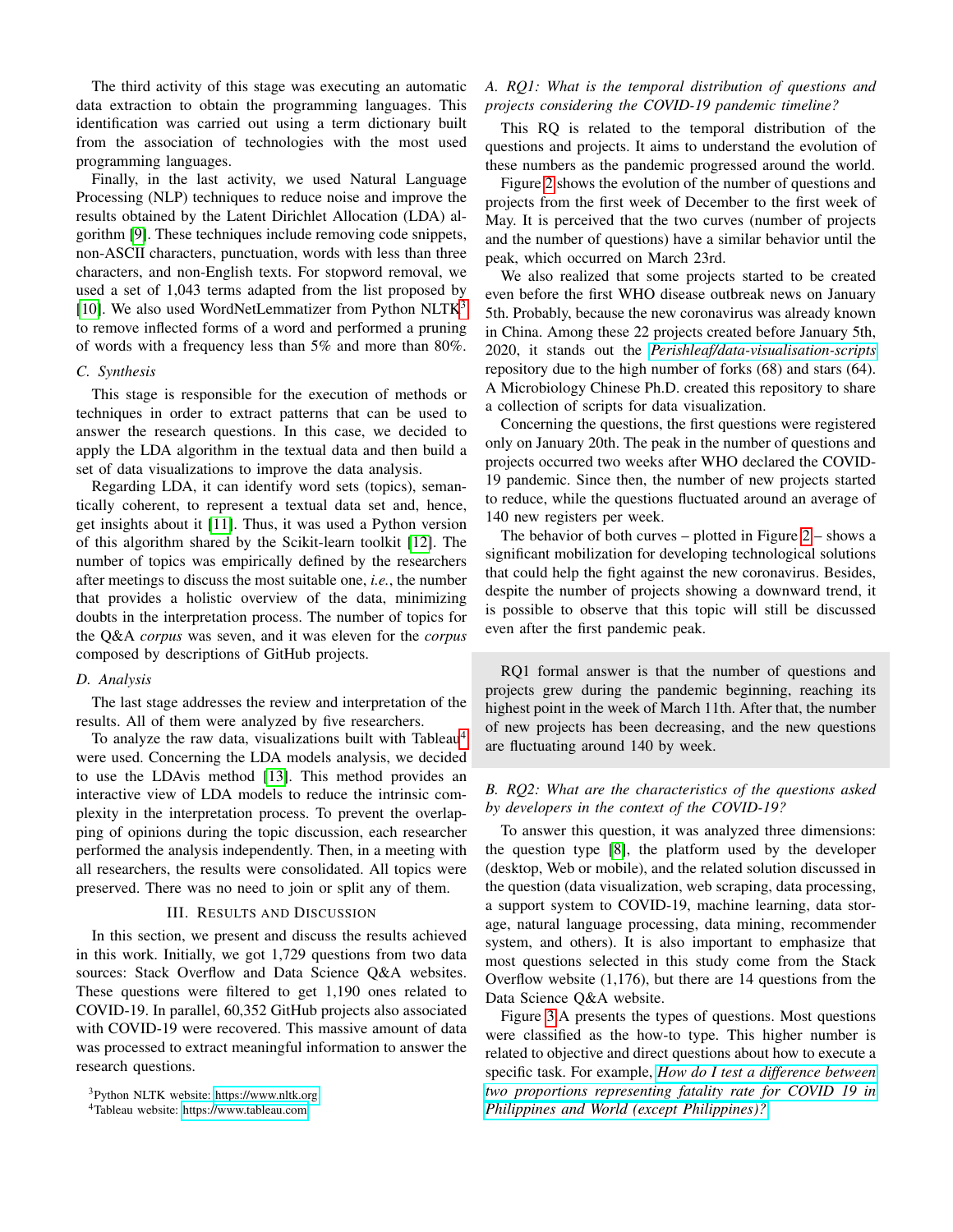

<span id="page-3-0"></span>Fig. 2. Distribution of Questions and Projects Related to the COVID-19.



<span id="page-3-1"></span>Fig. 3. Number of Questions by A) Question Type, B) Platform, C) Related Solution, and D) Data Source of Questions.

After the how-to type, there are discrepancy, error, and novice as the main type of questions. Discrepancy and error are closely related. Questions classified as discrepancy present unexpected results, while error questions describe specific error messages. For the novice type, there are discussions that were clearly started by beginners (*e.g.*, the question *[ASP.Net](https://stackoverflow.com/questions/60793702) [Core Import JSON from external API](https://stackoverflow.com/questions/60793702)*, in which the user starts with "*I am new to both .NET Core*"). The number of questions in these three categories (discrepancy, error, and novice) and the descriptions observed by the researchers indicate that many people with an aptitude for software development but with little experience have decided to work on voluntary projects related to COVID-19. For example, *[How can you customize](https://stackoverflow.com/questions/61294586) [the contents of popups when you click on built-in locations in a](https://stackoverflow.com/questions/61294586) [map from the Google Maps API?](https://stackoverflow.com/questions/61294586)*, in which the user presented itself as a COVID-related volunteer working on a solution with the Google Maps API.

In Figure [3.](#page-3-1)B, we can observe the number of questions by platform, and in Figure [3.](#page-3-1)C the distribution by the related solution. With these two graphics, we realized that most questions are inserted into the context of data visualization and web scraping on the Web platform. However, a significant number of questions related to data processing were found on the Desktop platform.

About these data, it was expected a large number of how-to questions focused on data visualization for the Web platform. This behavior was expected due to the fundamental role that useful visualizations play in planning actions against Sars-CoV-2. We also expected a high number of questions reporting difficulties faced by novice users, like errors or discrepancies. However, the low number of discussions focused on the application of Machine Learning, Data Mining, and Natural Language Processing caught attention. These techniques can be used to predict events, to support diagnosis, and to generate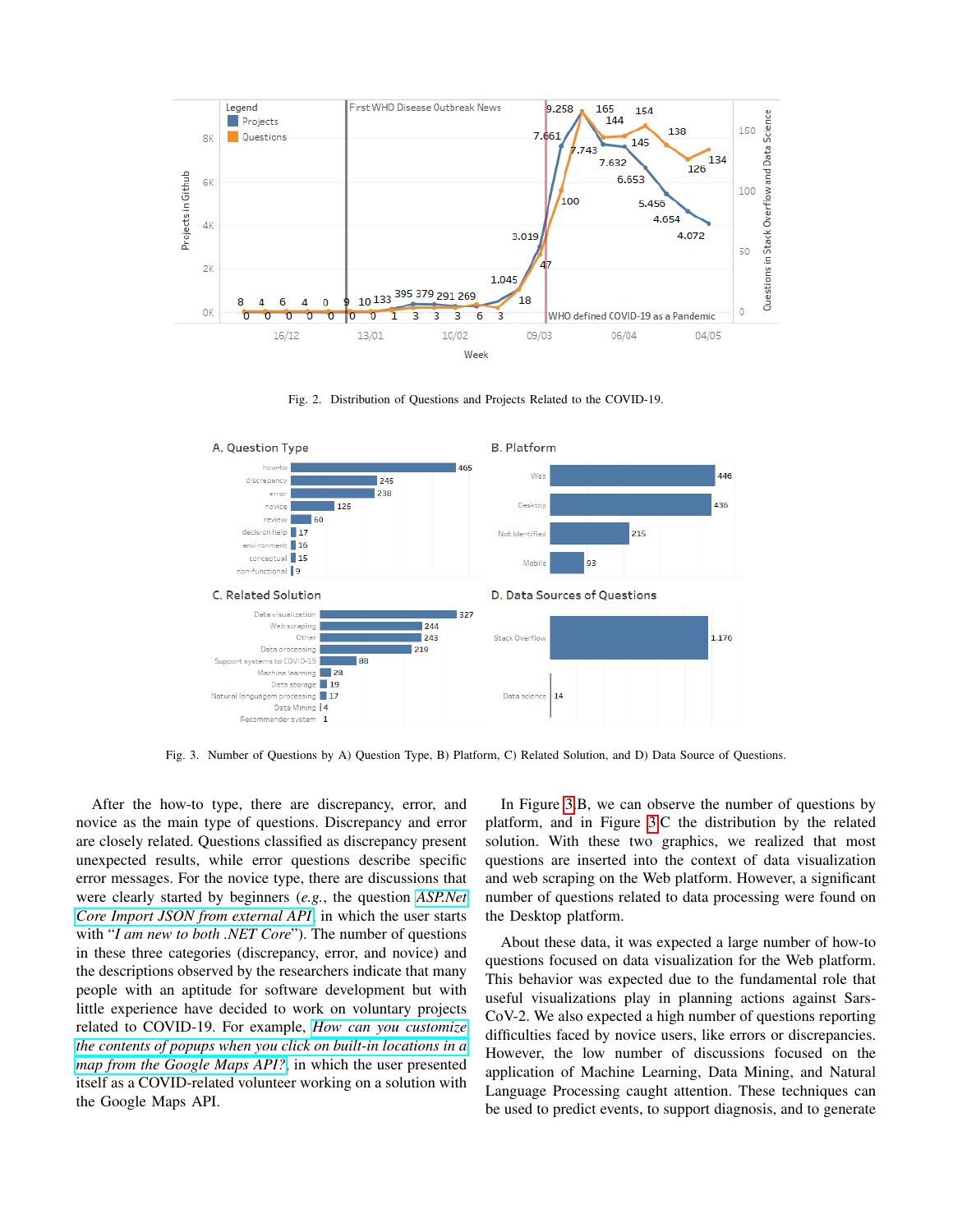information from raw data, strengthening strategies to combat the pandemic. This fact is particularly strange since most of the projects found in GitHub have as their associated topic the development of solutions based on machine learning to tackle the pandemic problem (this topic is further discussed in the following subsections). We believe that SO is not a specific site for discussing machine learning questions, being more used for questions related to software development in general, especially for novice programmers.

We can answer the RQ2, stating that the most frequent types of questions asked are how-to, discrepancy, error, and novice. In general, these questions are related to data visualization and Web scraping solutions for the Web platform. Until the moment when the data were extracted for this research, the number of questions about Machine Learning, Data Mining, and Natural Language Processing was low.

# *C. RQ3: Which programming languages are being used to develop solutions related to the COVID-19?*

Regarding programming languages, Figure [4](#page-4-0) shows the most recurrent languages: A) by questions and B) by projects. In this way, a correlation was observed between the most discussed languages and the projects created on GitHub.

The four most discussed and used languages were Python, Javascript, Java, and R. These languages are directly related to the solutions that are being developed during this pandemic. For example, the R language is mostly used for data analysis and processing; Python has been widely used for creating web scraping and for data analysis on Jupyter notebooks<sup>[5](#page-4-1)</sup>; Javascript is commonly used for developing Web solutions as data visualizations with  $D3$ .js<sup>[6](#page-4-2)</sup>; and Java can be used for both Web and mobile development.

### Most recurrent programming languages



<span id="page-4-0"></span>Fig. 4. Most recurrent programming languages: A) by questions and B) by Projects.

The choice of the programming language is also linked with the maturity of the tools used for a specific task. Figure [6](#page-5-0) presents the most discussed technologies considering the tags assigned for the questions. In this ranking, it is possible to observe tools, frameworks, and libraries written in Python such

as: pandas<sup>[7](#page-4-3)</sup>, for data manipulation, beautifulsoup<sup>[8](#page-4-4)</sup> to scrape information from web pages, and Matplotlib<sup>[9](#page-4-5)</sup> for creating static, animated, and interactive visualizations. Related to the use of Javascript  $(e.g.,$  the main used packages are: React.js<sup>[10](#page-4-6)</sup>, a library to build user interfaces; Node.js<sup>[11](#page-4-7)</sup>, a platform to support the development of server-side JS apps; and plotly $^{12}$  $^{12}$  $^{12}$ , a charting library built on top of D3.js. The technology related to Java is selenium<sup>[13](#page-4-9)</sup>, used to create capture and replay tasks in browsers; in R there is the use of ggplot $2^{14}$  $2^{14}$  $2^{14}$ , a visualization package and the use of shiny<sup>[15](#page-4-11)</sup>, for interactive web apps.



# Most discussed technologies in the questions

Fig. 5. The most discussed technologies.

For the RQ3, we can state that the most used and discussed programming languages are Python, Javascript, Java, and R. This reflects the great interest in solutions focused on data visualization, web scraping, and data processing. The choice for these languages is also directly linked to the maturity of specific libraries and tools created for each of them.

# *D. RQ4: What are the hot topics considering the questions and project descriptions in the context of the COVID-19 pandemic?*

Finding the most relevant topics in a specific area can assist in identifying trends and opportunities. In this work, it was applied a topic modeling algorithm, called LDA, in two data sources: i) the body of the questions from Stack Overflow and Data Science websites, and ii) the description of the projects in GitHub. The execution of this algorithm required a list of NLP pre-processing tasks (described in Subsection II.B). As a result, seven (7) hot topics were obtained for the questions, and eleven (11) for the projects.

<span id="page-4-3"></span><sup>7</sup>Pandas website: [https://pandas.pydata.org/.](https://pandas.pydata.org/)

<span id="page-4-4"></span><sup>8</sup>Beautiful Soup library: [https://pypi.org/project/beautifulsoup4/.](https://pypi.org/project/beautifulsoup4/)

<span id="page-4-5"></span><sup>9</sup>Matplotlib: [https://matplotlib.org/.](https://matplotlib.org/)

<span id="page-4-7"></span><sup>11</sup>Node.js: [https://nodejs.org/.](https://nodejs.org/)

<span id="page-4-8"></span><sup>12</sup>Plotly webpage: [https://plotly.com/javascript/.](https://plotly.com/javascript/)

<span id="page-4-9"></span><sup>13</sup>Selenium: [https://www.selenium.dev/.](https://www.selenium.dev/)

<span id="page-4-10"></span><sup>14</sup>ggplot2 website: [https://ggplot2.tidyverse.org/.](https://ggplot2.tidyverse.org/)

<span id="page-4-11"></span><sup>15</sup>Shiny package: [https://shiny.rstudio.com/.](https://shiny.rstudio.com/)

<span id="page-4-1"></span><sup>5</sup> Jupyter website: [https://jupyter.org/.](https://jupyter.org/)

<span id="page-4-2"></span><sup>6</sup>D3.js website: [https://d3js.org/.](https://d3js.org/)

<span id="page-4-6"></span><sup>10</sup>React.js: [https://reactjs.org/.](https://reactjs.org/)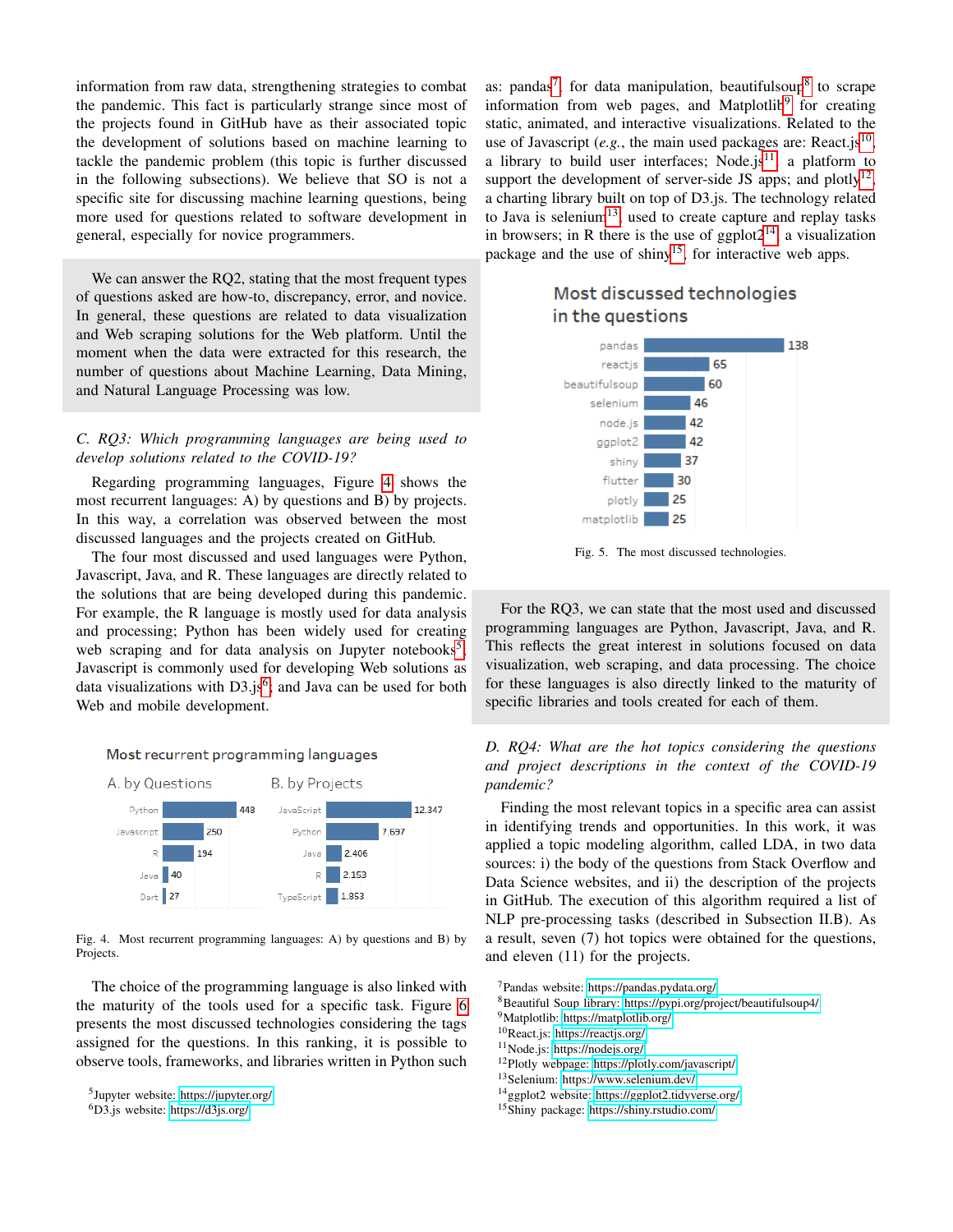Figure [6](#page-5-0) shows a static view of the topics for each data source after the interpretation process. However, it is possible to get an interactive view of these topics accessing the link [https://lostufpi.github.io/covid19-se/datavis.](https://lostufpi.github.io/covid19-se/datavis)

A. Questions in Stack Overflow and Data Science

| Web scraping - cluster 6                                      | 543 (45,63%) |
|---------------------------------------------------------------|--------------|
| Data repository (Johns Hopkins University) - cluster 1        | 258 (21,68%) |
| Data analysis - cluster 3                                     | 138 (11,60%) |
| Deployment - cluster 7                                        | 102 (8,57%)  |
| Data visualization (dashboards) - cluster 4                   | 71 (5,97%)   |
| Data visualization (cases in countries) - cluster 2           | 45 (3,78%)   |
| APIs integration with Web and mobile technologies - cluster 5 | 33 (2,77%)   |

**B. Projects in GitHub** 

| Analysis of COVID-19 with Machine Learning - cluster 5              | $3.618(13,5\%)$ |
|---------------------------------------------------------------------|-----------------|
| Estimation related to COVID-19 crisis - cluster 4                   | 3.410 (12,7%)   |
| Prediction of COVID-19 with Machine Learning in Medical Images - c8 | 2.658 (9,9%)    |
| Challenges related to data analysis - cluster 11                    | 2.515(9,4%      |
| Web and mobile apps for disease tracking - cluster 2                | 2.514(9,4%      |
| Data visualization (cases in countries) - cluster 1                 | 2.374 (8,9%)    |
| Data analysis (scenario simulation) - cluster 3                     | 2.207 (8,2%)    |
| Data repository (Johns Hopkins University) - cluster 9              | 2.003(7.5%      |
| Chatbots (telegram) - cluster 6                                     | 1.995 (7,4%)    |
| Information sharing website - cluster 7                             | 1.776 (6,6%)    |
| Data analysis and estimation (statistic) - cluster 10               | 1.745(6,5%      |

<span id="page-5-0"></span>Fig. 6. Most discussed topics considering A) the questions in Stack Overflow and Data Science; and B) the projects in GitHub.

Regarding the questions, the three most discussed topics are about web scraping (with 45.63% of the questions were classified in this topic), data repository of Johns Hopkins University (with 21.68%), and data analysis (11.60%).

Concerning the projects, the three most discussed topics are analysis of COVID-19 with Machine Learning (with 3,618 projects), estimation of COVID-19 crisis/impact (with 3,410 projects), and prediction of COVID-19 with Machine Learning in Medical Images (with 2,658 projects). It is important to note that it was necessary to remove 33,537 projects (55.57%) with blank descriptions or that were not written in English for this analysis. Figure [6.](#page-5-0)B presents the results achieved, considering 26,815 projects (44.43% of the total).

These results present an interesting divergence. Considering the questions analyzed, the most relevant topics focus on data acquisition and analysis. However, the most prominent topics obtained from the projects' description indicate a large number of initiatives that try to use Machine Learning to analyze COVID-19 data. A hypothesis that could justify this divergence would be the fact that Q&A websites, especially SO, are mostly used by developers with less experience. This profile is usually not associated with more advanced programming subjects, like Machine Learning and Data mining.

RQ4 answer is that regarding questions, the most recurrent topics are: web scraping, data repository (Johns Hopkins), and data analysis and prediction. This indicates that a significant number of questions are focused on COVID-19 data acquisition, analysis, and prediction; and reinforces the relevance of the data repository maintained by Johns Hopkins University. In contrast, the hot topics modeled from GitHub projects' description are analysis of COVID-19 with Machine Learning, estimation of related COVID-19 crisis, and prediction of COVID-19 with Machine Learning in medical images. This divergence suggests that many initiatives seek to develop smart solutions to tackle the pandemic and that these solutions are not often discussed on websites like Stack Overflow.

# *E. RQ5: Which GitHub projects related to the COVID-19 context stand out?*

This RQ guided the investigation to understand the characteristics of the GitHub projects related to COVID-19. For this, it was collected the number of forks, pull requests, disk usage, commits, and collaborators of these projects.

![](_page_5_Figure_13.jpeg)

<span id="page-5-1"></span>Fig. 7. Scatter plot correlating A) number of forks and pull requests and B) number of forks and disk usage in the GitHub project related to COVID-19. In these visualizations, we also encoded the number of watchers in the blue color scale and the number of users who marked the project with a star in the circles' size.

Figure [7](#page-5-1) presents a scatter plot correlating A. the number of forks with pull requests and B. forks with disk usage. In these charts, it is possible to observe the number of watchers,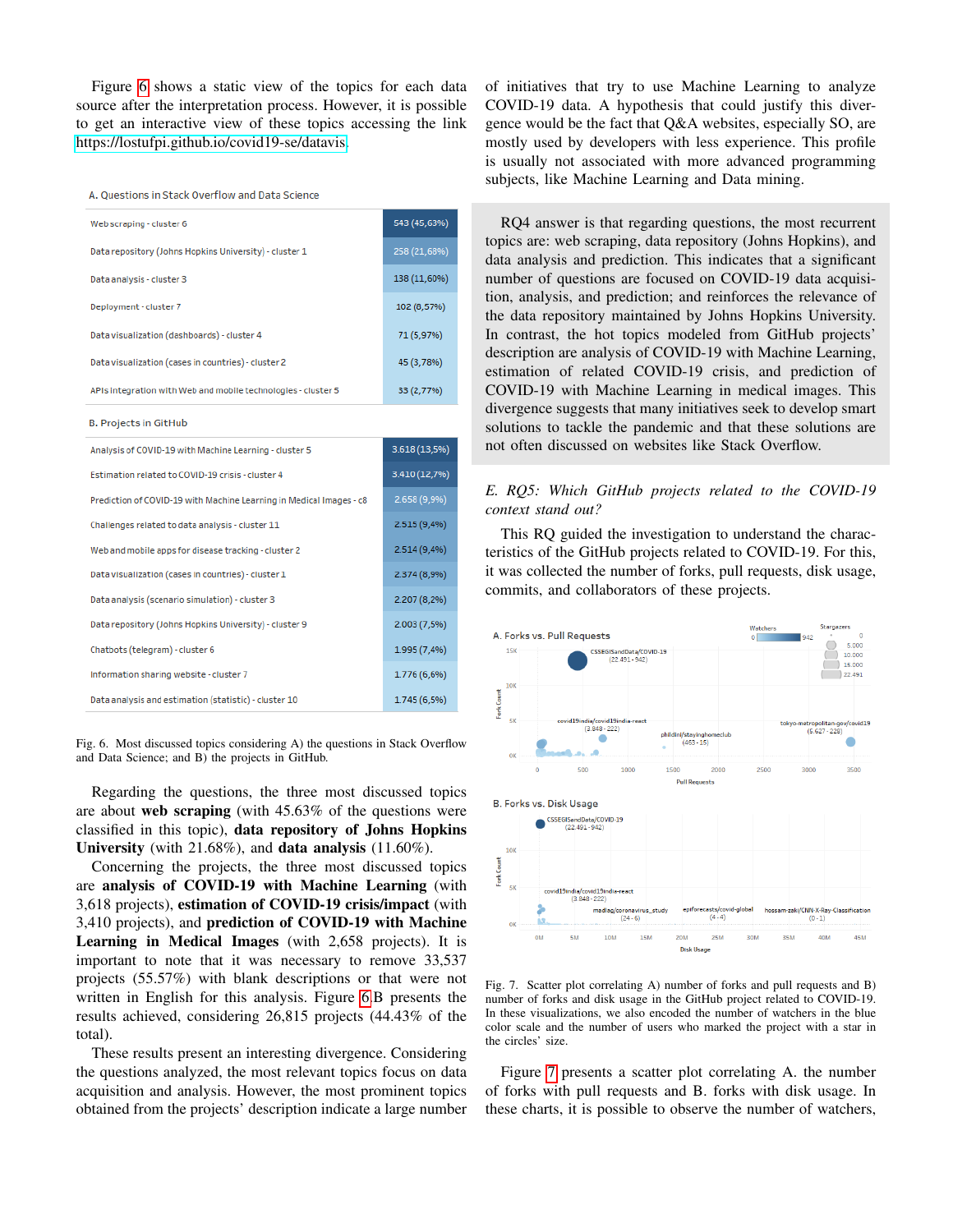encoded in the blue color scale, and the number of users who mark the project with a star, encoded in the circles' size.

With the visualization provided by Figure [7,](#page-5-1) it was possible to realize that most projects have a lower number of forks, pull requests, and disk usage. This observation indicates that there are a large number of small projects. However, some projects have a higher number of forks (*i.e.*, a repository copy). For example, the COVID-19 Data Repository by the Center for Systems Science and Engineering at Johns Hopkins University [\(CSSEGISandData/COVID-19\)](https://github.com/CSSEGISandData/COVID-19). In contrast, the repository of the Tokyo COVID-19 Task Force website [\(tokyo-metropolitan](https://github.com/tokyo-metropolitan-gov/covid19)[gov/covid19\)](https://github.com/tokyo-metropolitan-gov/covid19) has few forks, but a high number of pull requests (*i.e.*, a method of submitting contributions to the project).

Regarding the correlation between forks and disk usage, we can observe that medical image processing projects require more space in the disk, even compared to data repositories. The biggest repository founded was a project to build a Convolutional Neural Network (CNN) to classify X-Ray images from both the National Institutes of Health (NIH) dataset, as well as a Kaggle COVID-19 dataset [\(hossam-zaki/CNN-X-](https://github.com/hossam-zaki/CNN-X-Ray-Classification)[Ray-Classification\)](https://github.com/hossam-zaki/CNN-X-Ray-Classification).

The number of commits and collaborators was collected to analyze the team's size and the activity level of the projects. The average for collaborators is 1.384 with a standard deviation of 6.462, and for commits, the average is 36.28 with 319.60 of standard deviation. This indicates that, in general, the teams of these projects are small and perform a few commits. 59,159 projects (98%) have teams with less than five members. Most projects (74%) have only two members (the owner and a collaborator). 82.63% of the projects have a number of commits less than 30. This suggests that most COVID-19 projects can be characterized by small projects with few collaborators. However, there are outliers. Twentyeight projects have more than 100 collaborators, and their average commits are 5,767. The three projects with the

![](_page_6_Figure_4.jpeg)

<span id="page-6-0"></span>Fig. 8. Correlation between collaborators and commits.

largest teams are: [phildini/stayinghomeclub](https://github.com/phildini/stayinghomeclub) (that provides a list of companies or events changed because of COVID-19), [Tsukiij/Viral-Invader](https://github.com/Tsukiij/Viral-Invader) (with a remake of the arcade game space invaders with a COVID-19 theme), and [stop-covid19](https://github.com/stop-covid19-hyogo/covid19) [hyogo/covid19](https://github.com/stop-covid19-hyogo/covid19) (that contains the Hyogo-Japan COVID-19 website). We also analyzed the measures of commits and collaborators within each topic. However, it was not observed any significant changes.

Figure [8](#page-6-0) presents a scatter plot with the correlation between the number of collaborators and the number of commits. In addition to the projects already mentioned, it is important to highlight i) the [TestToJava/covid-19-india](https://github.com/TestToJava/covid-19-india) project (that brings the current situation of COVID-19 in India), which has only one collaborator, but a high number of commits; and ii) Japanese task force repositories for monitoring the disease in several locations (Tokyo, Ibaraki, Hyogo, Okayama, Kagawa, Saitama, Tochigi, Kyoto) - highlighted with a dashed rectangle. These last repositories have a high number of collaborators and commits.

RQ5 answer is that different projects stand out in each of the measures investigated, such as the CSSEGISandData/COVID-19 project with a high number of forks, the tokyometropolitan-gov/covid19 project with a high number of pull requests, and the hossam-zaki/CNN-X-Ray-Classification project with high disk usage. Regarding commits and collaborators, it was found that most projects have small teams with a low number of commits. Finally, it was possible to verify that the most mentioned repository in the questions is the COVID-19 data repository of Johns Hopkins University.

### IV. VALIDITY THREATS

The first threat in this study is related to the selection of data sources. As data mining studies reflect the used datasets, it is essential to choose them considering the relevance to the investigated problem. Therefore, four Q&A websites (Stack Overflow, Data Science, Internet of Things, and Software Engineering) were analyzed due to their high representativeness for software development. However, only two of them have questions related to COVID-19: Stack Overflow and Data Science. We argue that these two data sources are significant to answer our research questions because they have a large and active community, and especially the Stack Overflow data are also used in many previous scientific papers [\[14](#page-7-12)[–17\]](#page-7-13).

Concerning the manual data extraction threat, we sought to reduce the bias involving four researchers to conduct this process. At the beginning of the analysis, two preliminary rounds were conducted to assess the evaluators' agreement. As a result, we obtained a Kappa coefficient of 0.636. It was then decided to proceed with the extraction because the disagreements will be resolved in meetings with all researchers.

Another threat arose during the topic modeling. This activity has threats due to the empirical nature of the definition of the number of topics and topic interpretation. Thus, the number of topics were chosen considering the trade-off between the